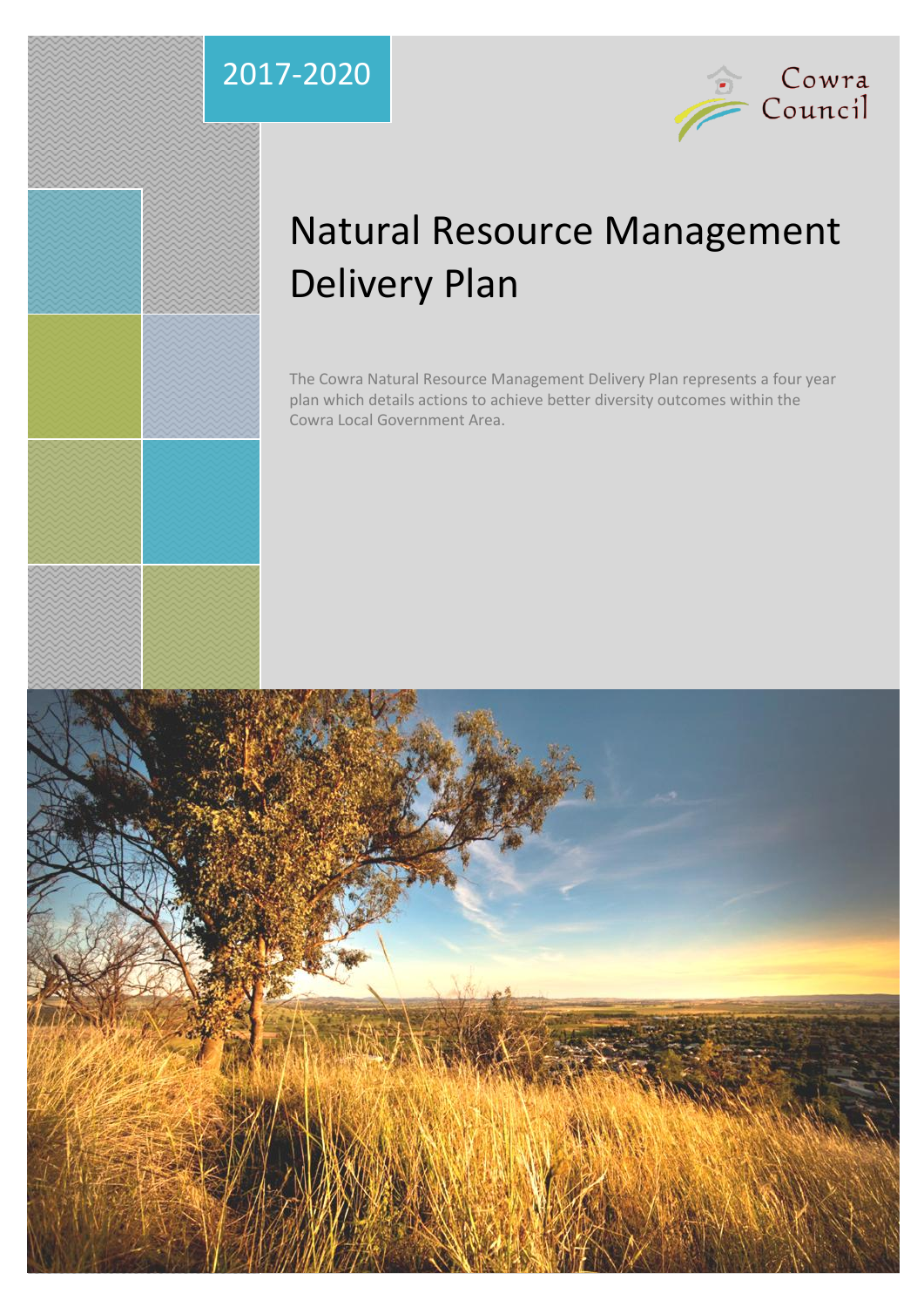| Council Department | <b>Environmental Services</b>     |
|--------------------|-----------------------------------|
| Contact Officer    | Director - Environmental Services |

#### Revision History

| <b>Version</b> | <b>Council Meeting Date</b> | <b>Responsible Officer</b>        |
|----------------|-----------------------------|-----------------------------------|
| Draft          | 24 July 2017                | Director - Environmental Services |
| Adopted        | 27 November 2017            | Director - Environmental Services |

#### List of Definitions

| <b>CLEAN</b>   | <b>Cowra Low Emissions Action Network</b>      |
|----------------|------------------------------------------------|
| <b>COUNCIL</b> | Cowra Shire Council                            |
| <b>DCP</b>     | Cowra Council Development Control Plan         |
| <b>DES</b>     | Director - Environmental Services              |
| DIO            | Director – Infrastructure & Operations         |
| LED            | Light-emitting diode                           |
| LLS            | Local Land Services (Central Tablelands)       |
| <b>NRM</b>     | Natural Resource Management Advisory Committee |
| <b>TSR</b>     | <b>Travelling Stock Reserve</b>                |
| <b>WSUD</b>    | Water Sensitive Urban Design Principals        |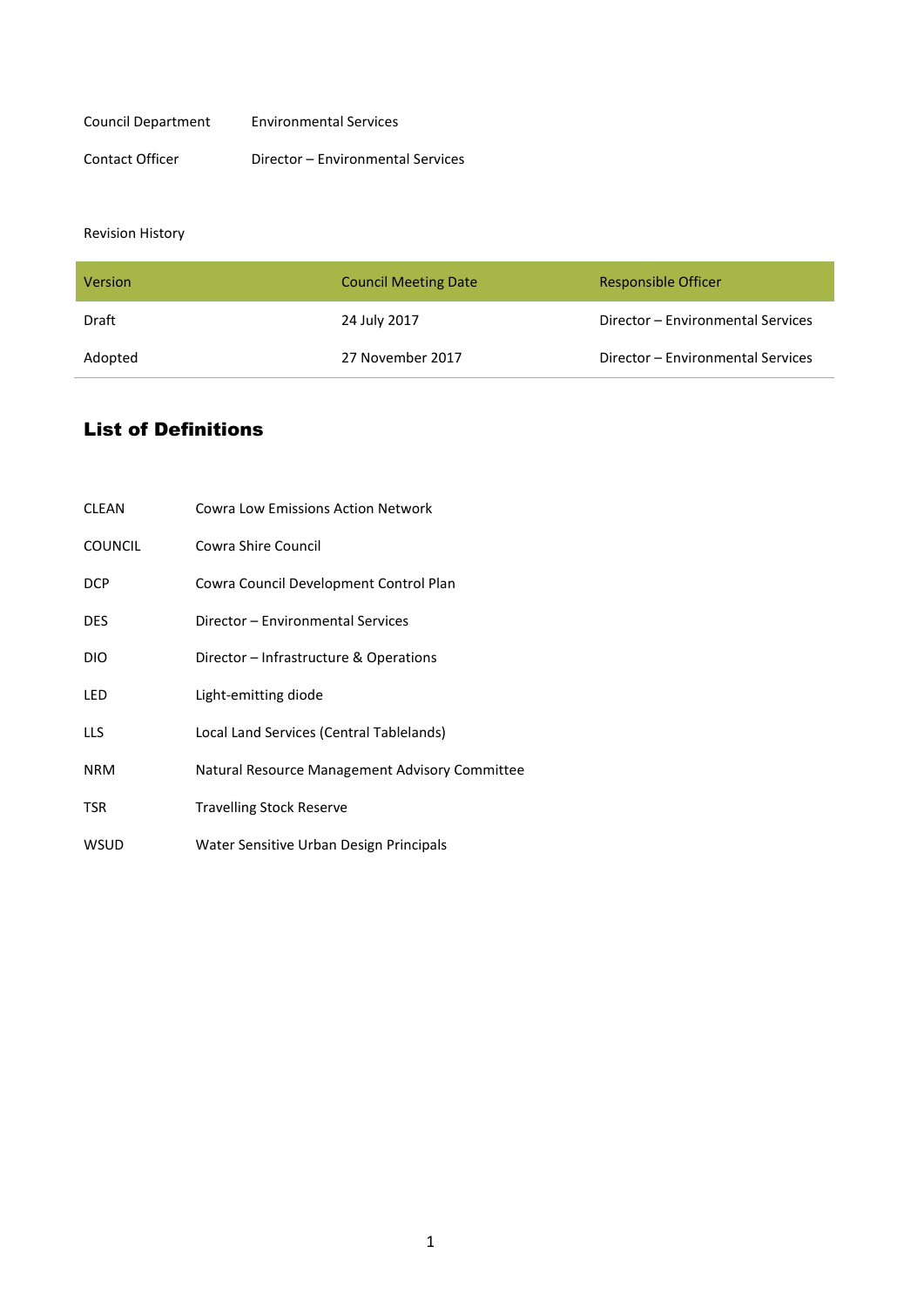# 1.0 The Plan

The Cowra Natural Resource Management Delivery Plan represents a four year plan which details actions to achieve better diversity outcomes within Cowra Local Government Area. The Plan focuses on completing actions that can be applied within the existing framework of Council's regulatory and operational functions in the following focus areas:

- Strategic planning and development control
- Operator of major infrastructure and road plant
- Manager of community and operational land
- Community liaison / facilitation
- Development of Regional and Local Partnerships
- Regular Review Council's Functions and Responsibilities in the Context of Integration of Natural Resource Management

The 'Actions' proposed in this Plan are not binding on the Council to complete or to be undertaken within the timeframes indicated.

The 'Actions' are objectives only that Council will aim to achieve, through the planning and implementation of the Cowra Shire Delivery Plan. Where funding or resources are not available to complete 'Actions', projects may need to be deferred.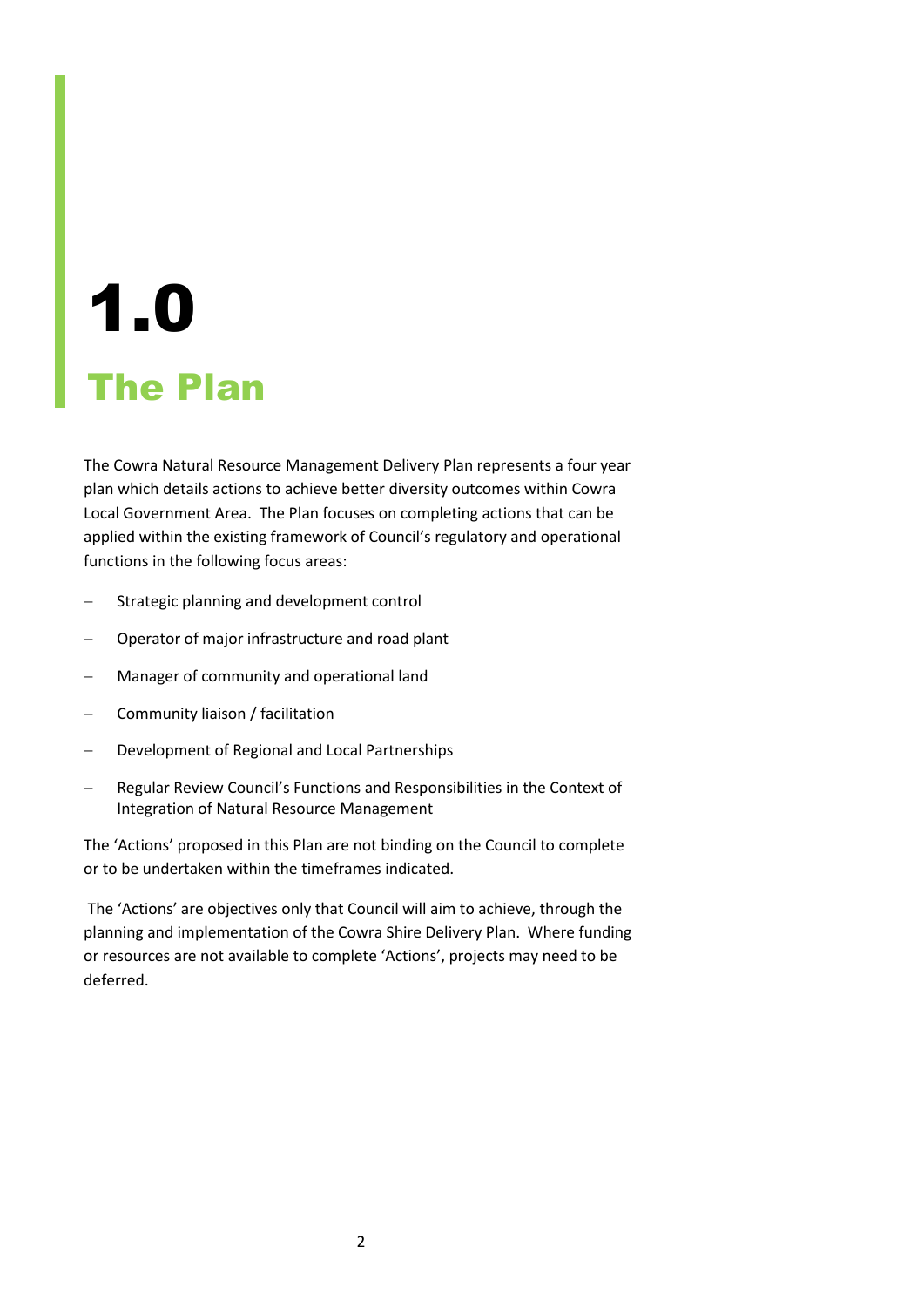### Strategic Planning & Development Control

| <b>Action</b>                                                                                                                                                                                                                                                                                     | <b>Source</b> |          |           | <b>Timeframe</b> |           | <b>Responsibility</b> |     |             |               | Cost / Comment                    |
|---------------------------------------------------------------------------------------------------------------------------------------------------------------------------------------------------------------------------------------------------------------------------------------------------|---------------|----------|-----------|------------------|-----------|-----------------------|-----|-------------|---------------|-----------------------------------|
|                                                                                                                                                                                                                                                                                                   | Internal      | External | 2017/2018 | 2018/2019        | 2019/2120 | Council               | DES | $rac{1}{2}$ | NRM Committee |                                   |
| Encourage the use of Water<br>Sensitive Urban Design principals<br>in new urban release areas and<br>subdivisions:<br>Review provisions in the DCP and<br>incorporate additional WSUD<br>principals for all development<br>including, residential, industrial,<br>commercial and Council related. |               |          |           |                  |           |                       |     |             |               | On-going. Nil budget<br>required. |
| Review the recommended tree list<br>with input of the Birds in<br>Backyards project and Birdlife<br>Australia and include this in the<br>review of the DCP                                                                                                                                        |               |          |           |                  |           |                       |     |             | $\bullet$     | Nil budget required.              |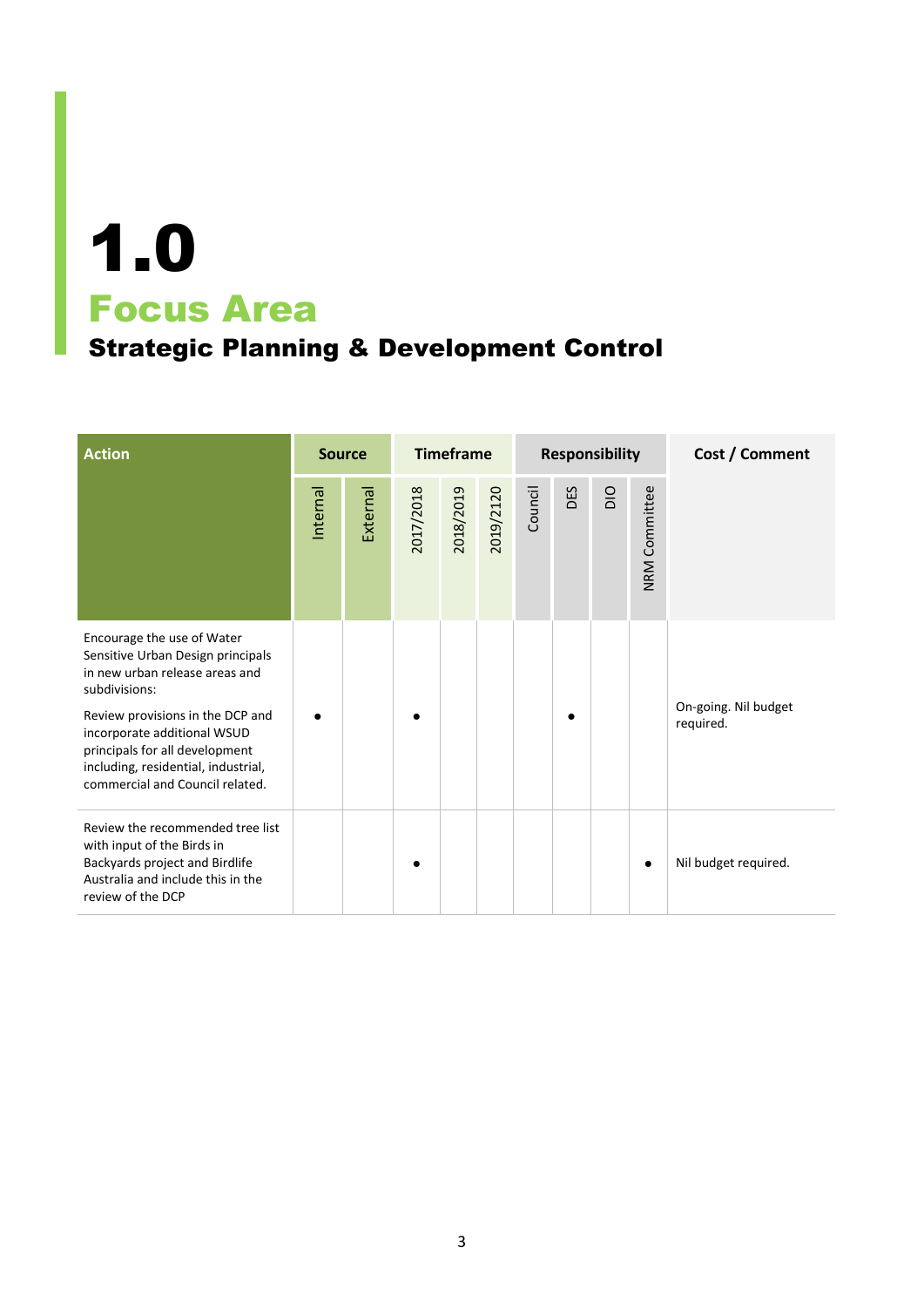### Operators of Major Infrastructure & Road Plant

| <b>Action</b>                                                                                                                                                  | <b>Source</b> |          |           | <b>Timeframe</b> |           |         | <b>Responsibility</b> |     |               | Cost / Comment                                                                                            |
|----------------------------------------------------------------------------------------------------------------------------------------------------------------|---------------|----------|-----------|------------------|-----------|---------|-----------------------|-----|---------------|-----------------------------------------------------------------------------------------------------------|
|                                                                                                                                                                | Internal      | External | 2017/2018 | 2018/2019        | 2019/2120 | Council | DES                   | DIO | NRM Committee |                                                                                                           |
| Continue to implement strategies<br>to optimally position Cowra Shire<br>in a low carbon emission future.<br>Continue to support CLEAN Cowra.                  |               |          |           |                  |           |         |                       |     |               | Continue to develop and<br>support innovations in this<br>field. No additional budget<br>required.        |
| Continue to investigate alternative<br>energy technologies for Council<br>facilities.<br>Continue to support CLEAN Cowra<br>with trials for sludge processing. |               |          |           |                  |           |         |                       |     |               | Continue to develop and<br>support innovations in this<br>field. Source additional<br>budget as required. |
| Investigate opportunities for<br>renewable / alternative energy<br>sources for Council infrastructure.                                                         |               |          |           |                  |           |         |                       |     |               | Source additional budget<br>as required.                                                                  |
| Continue to participate in the State<br>of the Environment Report<br>supported by LLS.                                                                         |               |          |           |                  |           |         |                       |     |               | In-house resources<br>required to complete<br>action. No additional<br>budget required.                   |
| Liaise with Essential Energy to<br>investigate the use of LED lighting<br>in all street lighting in Cowra.                                                     |               |          |           |                  |           |         |                       |     |               | In-house resources<br>required to complete<br>action. No additional<br>budget required.                   |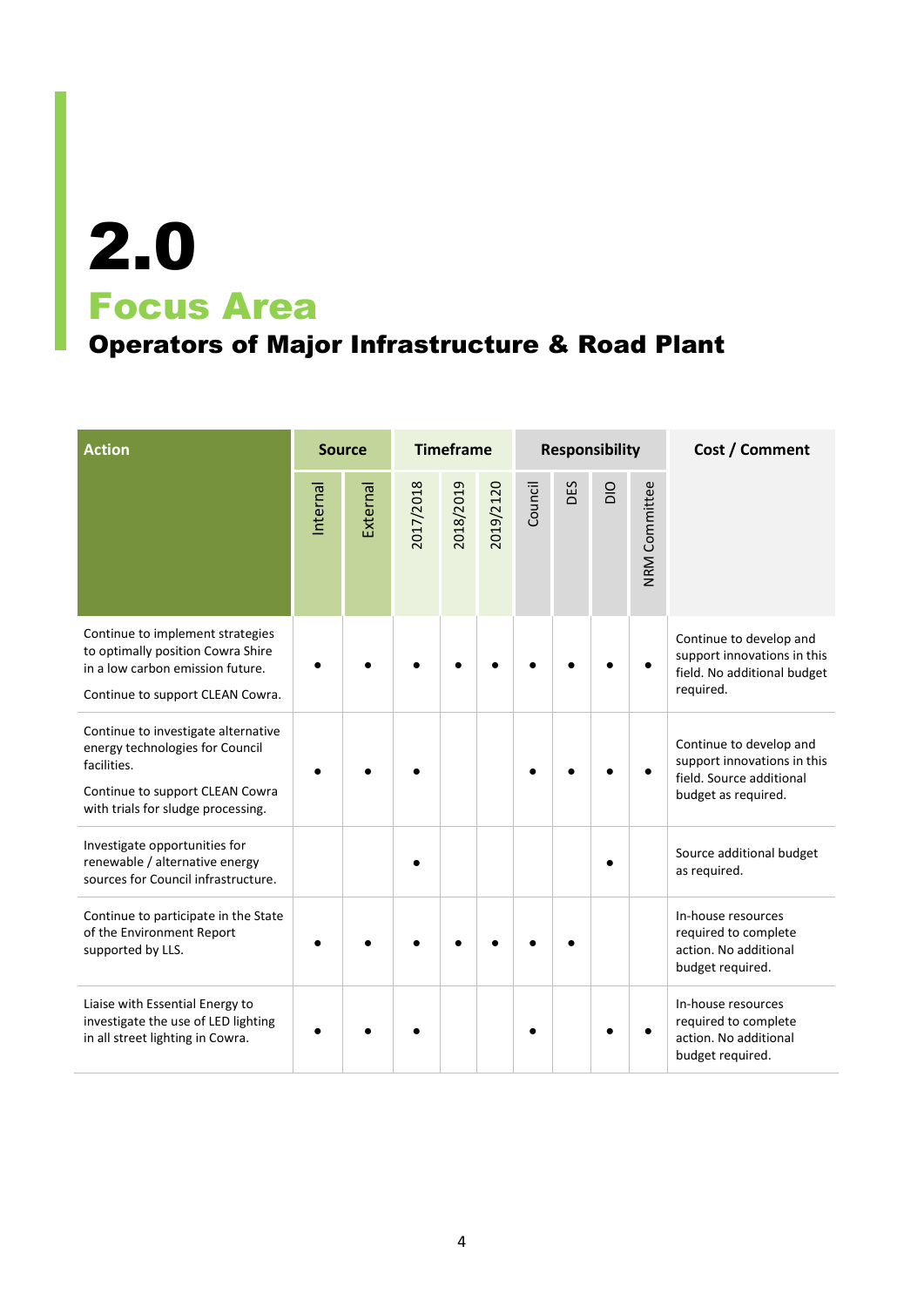### Managing Community & Operational Land

to conserve and enhance biodiversity

| <b>Action</b>                                                                                                                                                                                         | <b>Source</b> |          | <b>Timeframe</b> |           |           | <b>Responsibility</b> |     |     |                      | Cost / Comment                                                                                                                                                                                |
|-------------------------------------------------------------------------------------------------------------------------------------------------------------------------------------------------------|---------------|----------|------------------|-----------|-----------|-----------------------|-----|-----|----------------------|-----------------------------------------------------------------------------------------------------------------------------------------------------------------------------------------------|
|                                                                                                                                                                                                       | Internal      | External | 2017/2018        | 2018/2019 | 2019/2120 | Council               | DES | DIO | <b>NRM Committee</b> |                                                                                                                                                                                               |
| Continue to manage Council land<br>in terms of weed management<br>within the current legislation                                                                                                      |               |          |                  |           |           |                       |     |     |                      | This is an ongoing budget<br>item. Additional<br>Government funding is<br>required.                                                                                                           |
| Continue to seek funding for the<br>Lachlan River Master Plan, as<br>available, to provide improved<br>access to the Lachlan River.                                                                   |               |          |                  |           |           |                       |     |     |                      | Lachlan River Precinct<br>Masterplan adopted by<br>Council. Additional<br>external funding required.                                                                                          |
| Continue to seek funding to<br>improve the Cowra Peace Precinct.                                                                                                                                      |               |          |                  |           |           |                       |     |     |                      | <b>Cowra Peace Precinct</b><br>Masterplan adopted by<br>Council. Additional<br>external funding required.                                                                                     |
| Continue to support and<br>investigate the use of traditional /<br>ecological burning practice on<br>appropriate Council owned land.<br>NRM Committee to organise a visit<br>to a demonstration site. |               |          |                  |           |           |                       |     |     |                      | To provide support to<br>Council and other<br>agencies to undertake this<br>practice.                                                                                                         |
| Liaise with appropriate<br>government agencies to promote<br>better management of<br>government owned land within<br>Cowra Shire                                                                      |               |          |                  |           |           |                       |     |     |                      | Advocate for better<br>management practices<br>along railway corridors,<br>TSRs and Crown Reserves.<br>Extra funding may be<br>required to complete<br>some projects and<br>conduct training. |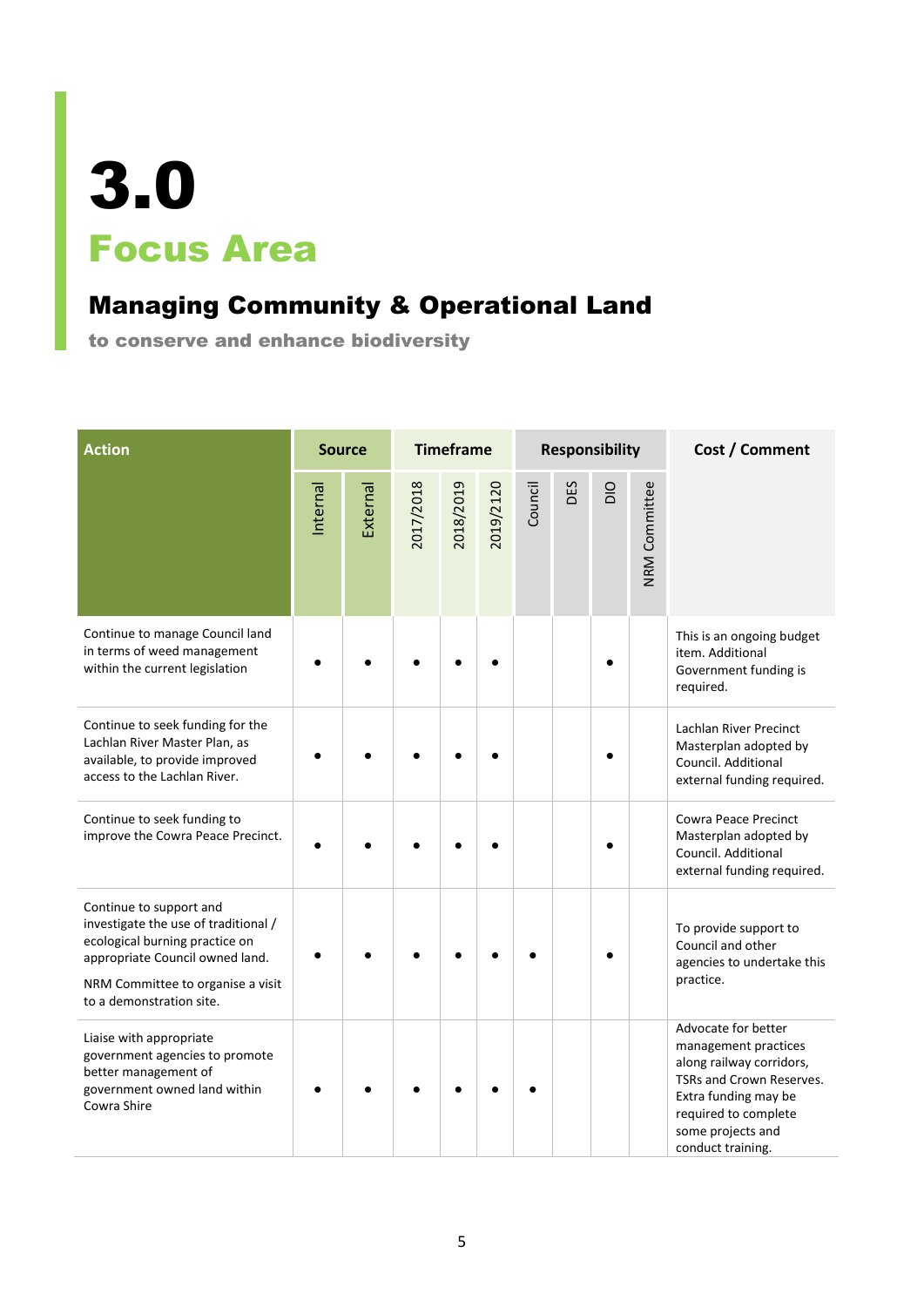#### Community Liaison & Facilitation

to support and engage local communities as part of an NRM partnership

| <b>Action</b>                                                                                                                                                                                                | <b>Source</b> |          | <b>Timeframe</b> |           |           | <b>Responsibility</b> |     |     |               | Cost / Comment                                                                                |
|--------------------------------------------------------------------------------------------------------------------------------------------------------------------------------------------------------------|---------------|----------|------------------|-----------|-----------|-----------------------|-----|-----|---------------|-----------------------------------------------------------------------------------------------|
|                                                                                                                                                                                                              | Internal      | External | 2017/2018        | 2018/2019 | 2019/2120 | Council               | DES | DIO | NRM Committee |                                                                                               |
| Maintain a community based<br>committee to advise on NRM<br>issues and projects.                                                                                                                             |               |          |                  |           |           |                       |     |     |               | No extra funding required.                                                                    |
| Provide resources and support<br>activities of community groups<br>undertaking environmental<br>restoration work through the small<br>environmental grants program.                                          |               |          |                  |           |           |                       |     |     | $\bullet$     | Continue the annual<br>environmental incentive<br>fund for small community<br>based projects. |
| Provide support to Mid Lachlan<br>Land Care and the Cowra Bird<br>Watchers Group as required.                                                                                                                |               |          |                  |           |           |                       |     |     |               | As requested or required.                                                                     |
| Continue to participate in the Birds<br>in Backyards Project.                                                                                                                                                |               |          |                  |           |           |                       |     |     |               | Where budget permits<br>participation.                                                        |
| Continue to participate and<br>promote the Science in the Pub /<br>Library in conjunction with the<br>Cowra Cabonne Science Hub.                                                                             |               |          |                  |           |           |                       |     |     |               | Some funding may be<br>required.                                                              |
| Continue the development of<br>training programs that focus on<br>environmental management and<br>biodiversity conservation for<br>Council staff, Building Industry<br>Reference Group and NRM<br>Committee. |               |          |                  |           |           |                       |     |     |               | These courses are offered<br>as they become available.                                        |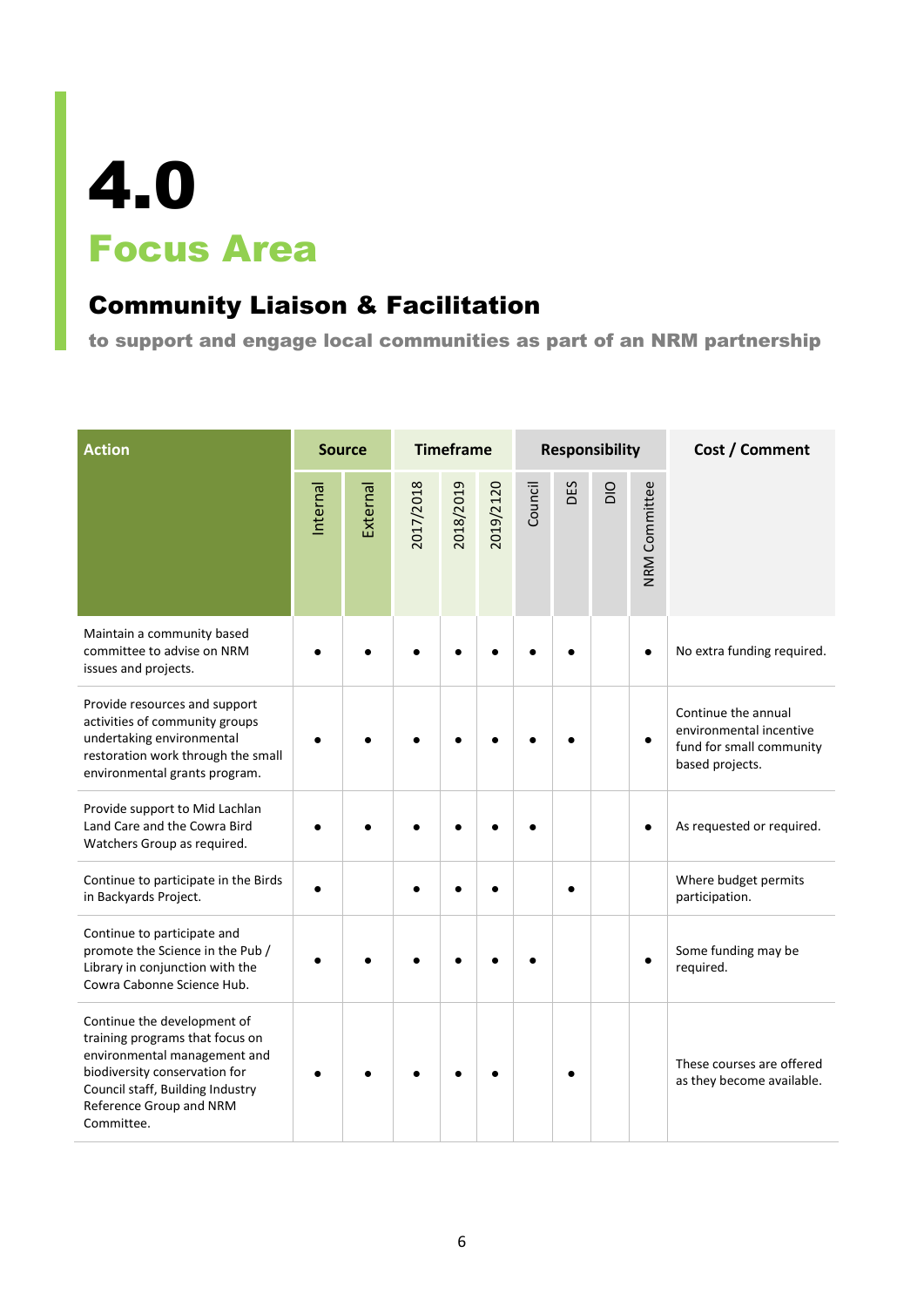| Review the use of water tanks for<br>residential purposes.                                                                                                                                                                                               |           |  |  |  |  | This has BASIC's<br>implications.               |
|----------------------------------------------------------------------------------------------------------------------------------------------------------------------------------------------------------------------------------------------------------|-----------|--|--|--|--|-------------------------------------------------|
| Encourage the use of Integrated<br>Sustainable Water Management<br>practices for water treatment,<br>reuse and conservation in the<br>Cowra Shire related to water use<br>by residential, industrial,<br>commercial, community and<br>Council activities | $\bullet$ |  |  |  |  | Investigating options as<br>part of DCP review. |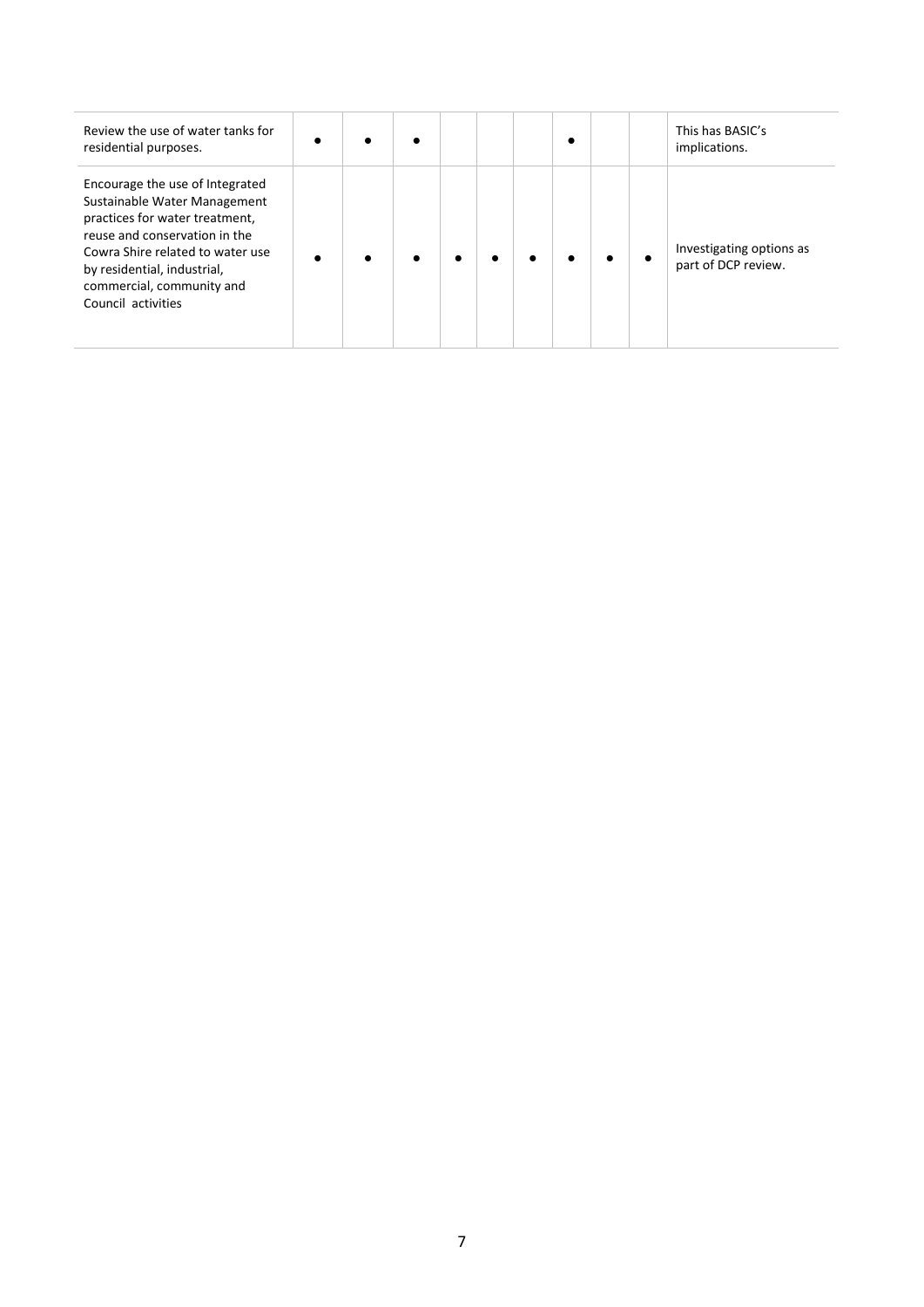#### Development of Regional and Local Partnerships

to share ideas and resources to address NRM

| <b>Action</b>                                                                                                                                                                                 |          | <b>Source</b> |           | <b>Timeframe</b> |           |         |     | <b>Responsibility</b> |               | Cost / Comment                                |
|-----------------------------------------------------------------------------------------------------------------------------------------------------------------------------------------------|----------|---------------|-----------|------------------|-----------|---------|-----|-----------------------|---------------|-----------------------------------------------|
|                                                                                                                                                                                               | Internal | External      | 2017/2018 | 2018/2019        | 2019/2120 | Council | DES | DIO                   | NRM Committee |                                               |
| Establish partnerships with local<br>schools, community environmental<br>groups, and individual residents to<br>increase improved NRM outcomes<br>- via the small community grants<br>program |          |               |           |                  |           |         |     |                       |               | Existing budget.                              |
| Collaborate with other agencies for<br>control of exotic pests, disease and<br>animals as required.                                                                                           |          |               |           |                  |           |         |     |                       | $\bullet$     | Ongoing. No additional<br>budget is required. |